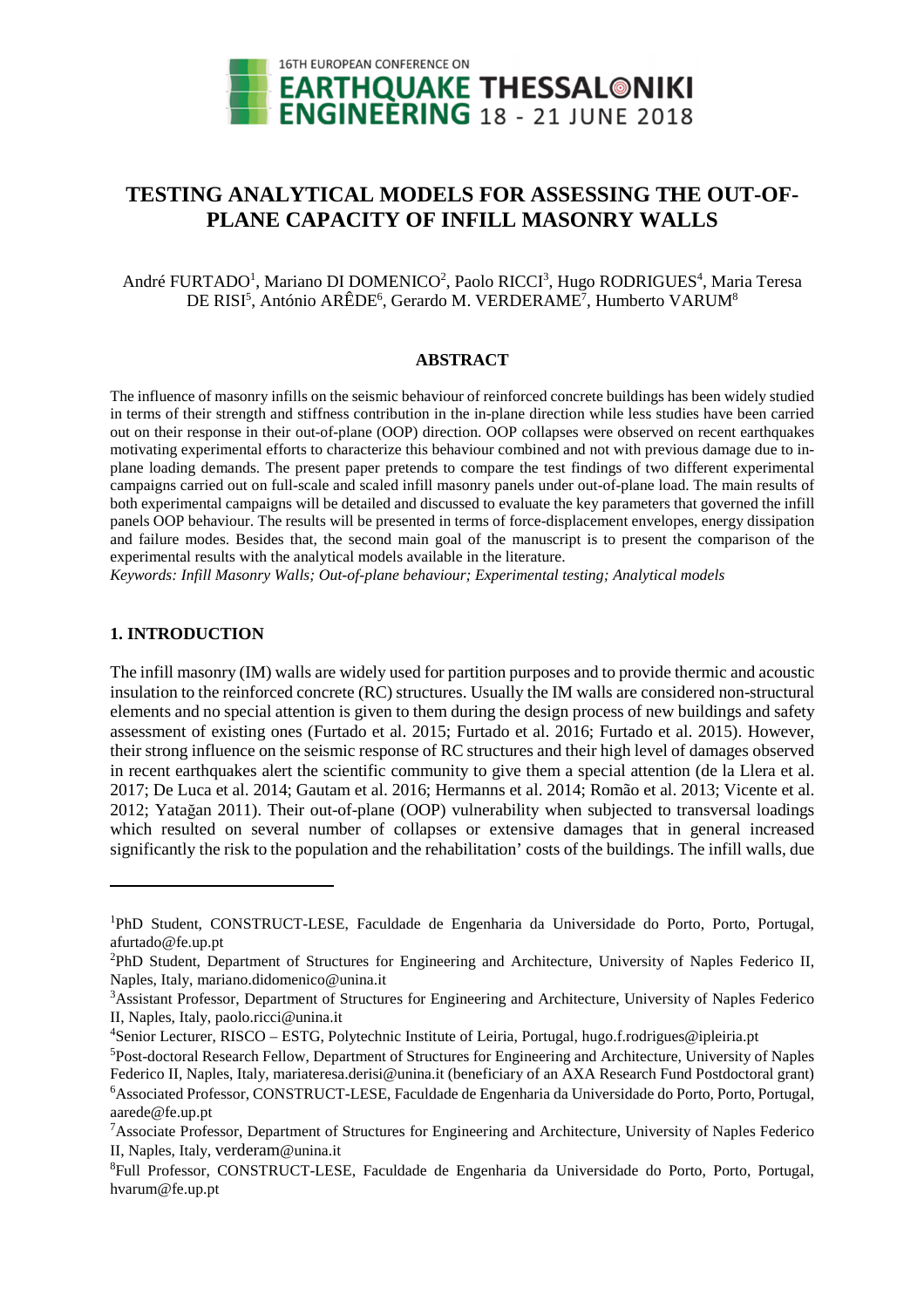to the interaction with the surrounding RC frame can develop a higher OOP strength through arching mechanism, which mainly depends on the panel' slenderness, masonry compressive strength and panel width support conditions. The risks associated to this behaviour can be increased due to constructive details aspects that nowadays are commonly adopted throughout the European Southern countries. Such for example no connection between the panel and the surrounding RC elements, no connection between the leafs in the case of double-leaf IM walls and insufficient width support of the panel can contribute to reduce to the IM walls OOP strength capacity and lead to fragile collapses. Results from experimental studies are of full importance to understand and increase the understanding regarding the OOP behaviour of the infill panels, especially for out-of-plane failure combined with prior in-plane damages.

The present manuscript pretends to present experimental results from an extensive experimental campaign of IM walls OOP tests. Quasi-static tests were carried out at the Laboratory of Earthquake and Structural Engineering (LESE) at the University of Porto and at the University of Naples in Fullscale and scaled specimens. The experimental tests carried out on URM infill wall panels at the Department of Structures for Engineering and Architecture of the University of Naples Federico II program is aimed at evaluating the influence of boundary conditions on URM infills' OOP response in terms of stiffness, strength and displacement capacity and then, for infills bounded along four edges at assessing the effects of IP damage on the OOP behaviour in terms of strength degradation, i.e., the IP-OOP interaction effects. Specimens' details and a brief description of the test setups will be provided. The main results of each experimental campaign will be provided as well as a global discussion and comparison between both testing campaigns. Finally, the efficiency of analytical models to predict the IM walls OOP capacity will be assessed. The analytical predictions of the specimens tested in both test campaigns will be carried out.

## **2. EXPERIMENTAL CAMPAIGN OF INFILL MASONRY WALLS OUT-OF-PLANE TESTS**

#### *2.1 Introduction*

The present section will present the details of the tests carried out at the LESE Laboratory and at the University of Naples. The test setup and the experimental results will be presented (cracking pattern and force-displacement curves). The test campaign carried out at the LESE laboratory is composed by four full-scaled specimens that were subjected to OOP tests with airbags. The main objective of the test campaign was to evaluate the effect of the gravity load and the previous in-plane damage. The results of OOP pseudo-static tests carried out on URM infill wall panels at the Department of Structures for Engineering and Architecture of the University of Naples Federico II are presented. Single-wythe infill walls tested were equal to each other for geometrical properties, construction materials and workmanship but provided of different boundary conditions to the confining RC frames, which were 2/3 scaled and designed addressing seismic provisions given by the current Italian building code (NTC08 2008). A panel bounded along all edges to the surrounding frame was tested (Test OOP\_4E), as well as a panel detached from the confining frame at the upper edge (Test OOP\_3E) and a panel bounded to the confining frame only along the upper and lower edges (Test OOP\_2E). Moreover, three infills bounded along four edges were first cyclically tested in the IP direction up to three different nominal drift levels (0.2% for test specimen IP+OOP\_L, 0.4% for test specimen IP+OOP\_M and 0.6% for test specimen IP+OOP\_H) and then monotonically tested in the OOP direction.

#### *2.2 Tests with uniform loading*

#### *2.2.1 Specimens description and test setup*

Four IM walls were built with the same geometric dimensions (4.20 x 2.30 meters length and height respectively) and made with hollow clay bricks (thickness equal to 0.15 meters), which is a solution typically adopted in the Southern Europe (Furtado et al. 2016). The mortar used to construct the specimens was an industrial pre-dosed M5 class ("Ciarga" type). No plaster was adopted. All the panels were built totally supported in the bottom RC beam. The contact between both specimens and the surrounding columns and the bottom beam was provided by approximately 1cm layer of mortar (full bedded joints). No gaps were introduced between the panel and the frame and no reinforcement was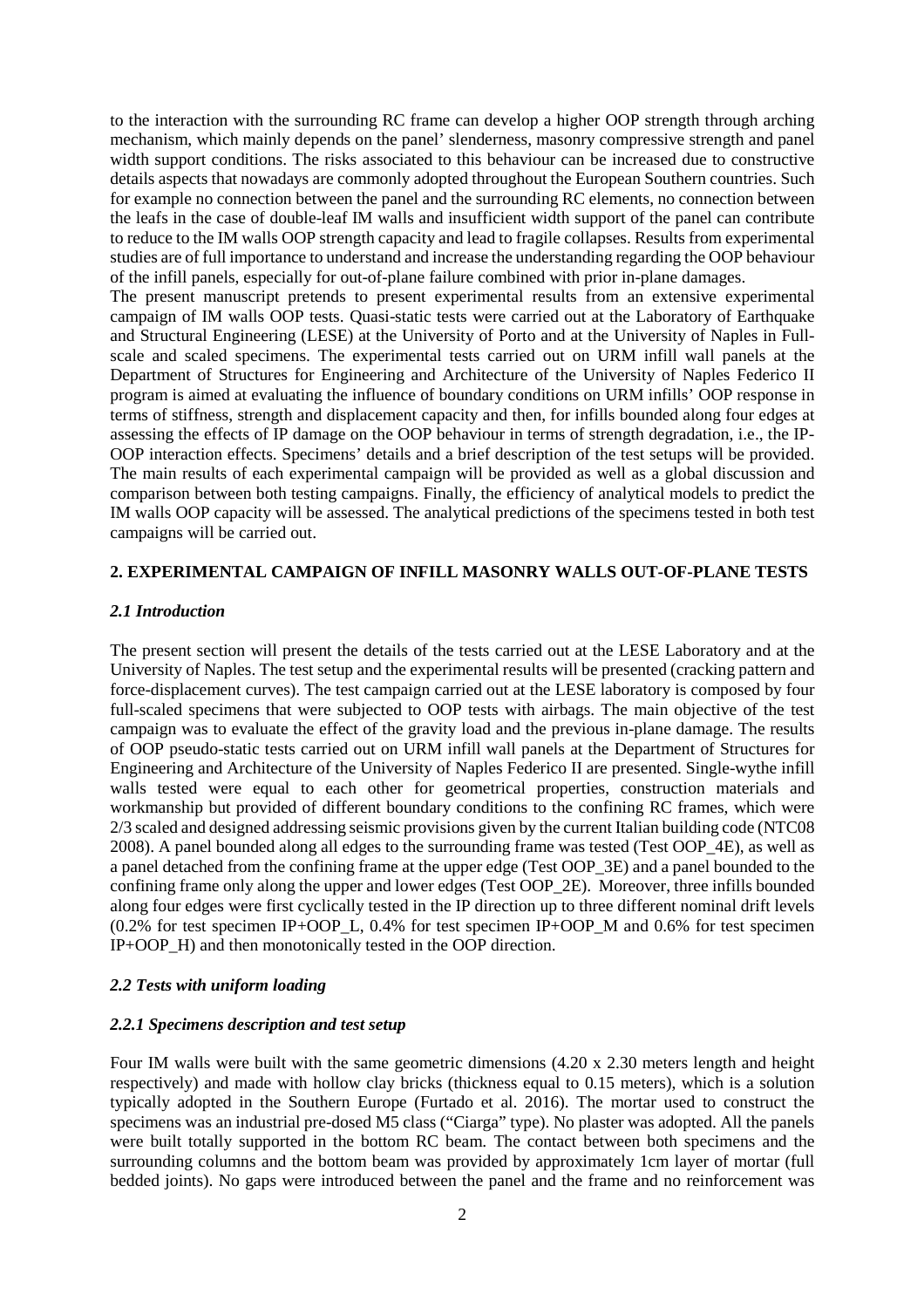used. Regarding the contact between the top beam, half-brick and mortar are used to fill the gap that resulted from the IM wall construction. Specimen Inf\_01 and Inf\_04 were tested with the aim of evaluate the effect of the gravity load in the OOP response of the wall. Specimen Inf\_01 was subjected to a monotonic OOP load and Inf  $\alpha$  to a cyclic one. Specimen Inf  $\alpha$ 3 was first subjected to a previous inplane drift of 0.5% and then subjected to a pure OOP cyclic load. The effect of the previous in-plane drift in the panel response was assessed. The reference specimen is Inf  $\overline{02}$  that was tested only to cyclic OOP loading. The main characteristics of the four test specimens tested are summarized in Table 1.

| Specimen | <b>OOP</b><br>Loading<br>strategy | Type of<br>test | Gravity<br>load<br>(kN)  | Previous<br>In-plane<br>Drift | Infill panel<br>support<br>conditions | Masonry<br>compressive<br>strength<br>(MPa) | Mortar<br>compressive<br>strength<br>(MPa) | Mortar<br>flexural<br>Strength<br>(MPa) |
|----------|-----------------------------------|-----------------|--------------------------|-------------------------------|---------------------------------------|---------------------------------------------|--------------------------------------------|-----------------------------------------|
| Inf $01$ | Airbag                            | Monotonic       | 270                      | No                            | Full<br>Support                       | 0.53                                        | 16.55                                      | 5.65                                    |
| Inf $02$ |                                   | Cyclic          | $\overline{\phantom{a}}$ | No                            | Full<br>Support                       | 0.53                                        | 5.66                                       | 2.11                                    |
| Inf $03$ |                                   | Cyclic          | $\overline{\phantom{a}}$ | 0.5%                          | Full<br>Support                       | 0.53                                        | 13.40                                      | 4.27                                    |
| Inf $04$ |                                   | Cyclic          | 270                      | No                            | Full<br>Support                       | 1.10                                        | 8.76                                       | 5.16                                    |

Table 1 - Summary of the specimens' information: type of test, gravity load, mechanical and material properties.

The OOP test consisted on the application of a uniform distributed pressure, throughout the entire panel under tested, through nylon airbags (Figure 1). The uniform load applied through all the infill panel is reacted against a self-equilibrated steel structure that is composed by five vertical and four horizontal alignments that are rigidly connected to the RC frame with steel re-bars in twelve previous drilled holes. The gravity load was applied in the top of each column through hydraulic jacks inserted between a steel cap placed on the top of the columns and an upper HEB 200 steel shape, which, in turn, was connected to the foundation steel shape resorting to a pair of high-strength rods per column. Hinged connections were adopted between these rods and the top and foundation steel shapes. In Figure 1 it can be observed the general view of the test setup.



Figure 1 – Tests with uniform loading: Test setup, a) Front View; b) Lateral view schematic layout. 0 - strong floor, 1 – foundation steel shape,  $\overline{5}$  –steel cap, 6 - steel rods ( $\emptyset$ 20mm) connecting the RC frame and the reaction structure, 8 - self-equilibrated reaction steel structure, 9 – counterweight, 10 – wood bars, 11 - hydraulic jack (for axial load application).

#### *2.2.2 Test Results*

From the OOP tests, different cracking pattern were obtained for each IM panel. Three different patterns were found, namely:

Specimens with gravity load (Inf\_01 and Inf\_04): pure vertical cracking associated with the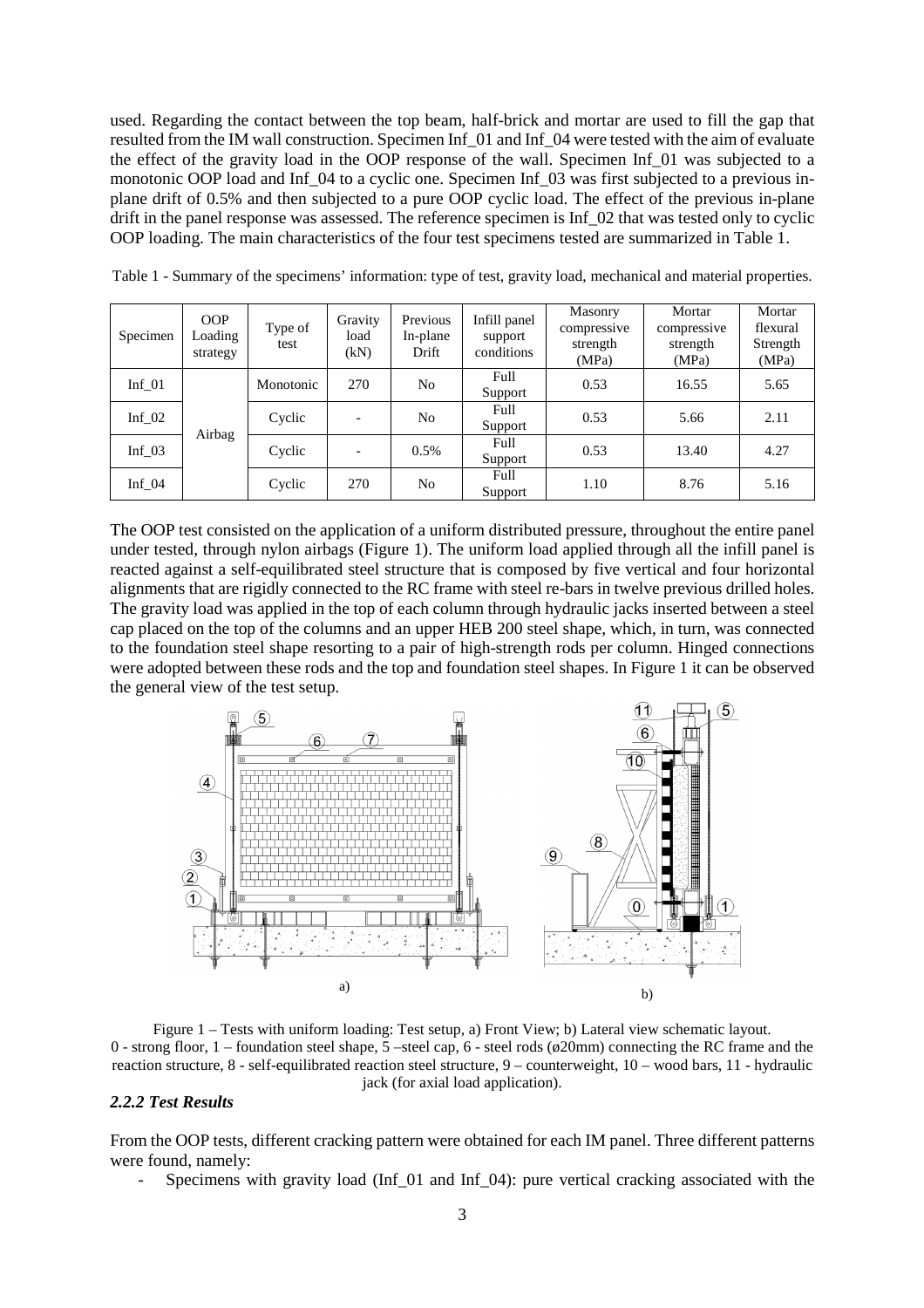detachment of the top and bottom of the wall from the surrounding frame;

- Specimen with previous damage (Inf\_03): no visible cracking, but it was observed that due to the existing detachment of the panel from the surrounding corner due to the previous in-plane test, it was observed a pure rigid body behaviour and the entire wall was mobilized to OOP;
- Specimen without previous damage and gravity load (Inf 02): trilinear cracking with the concentration of the OOP displacement in the center of the panel.

From the force-displacement curves (Figure 2 and Figure 3) it can be observed that the panels with gravity load achieved higher initial stiffness. The panel with previous in-plane damaged obtained the lower OOP force, about 30% of the reference specimen. A very fragile behaviour was observed, with the rupture of the panel occurring for lower OOP displacement demands. Regarding the specimens with gravity load, different responses were obtained. The panel Inf\_01 reached the higher OOP force, about 75kN, which is 1.7 times higher than the maximum force obtained by the panel Inf\_04. It was observed that the monotonic test maximum force occurred for an OOP displacement 30% larger than Inf\_01.

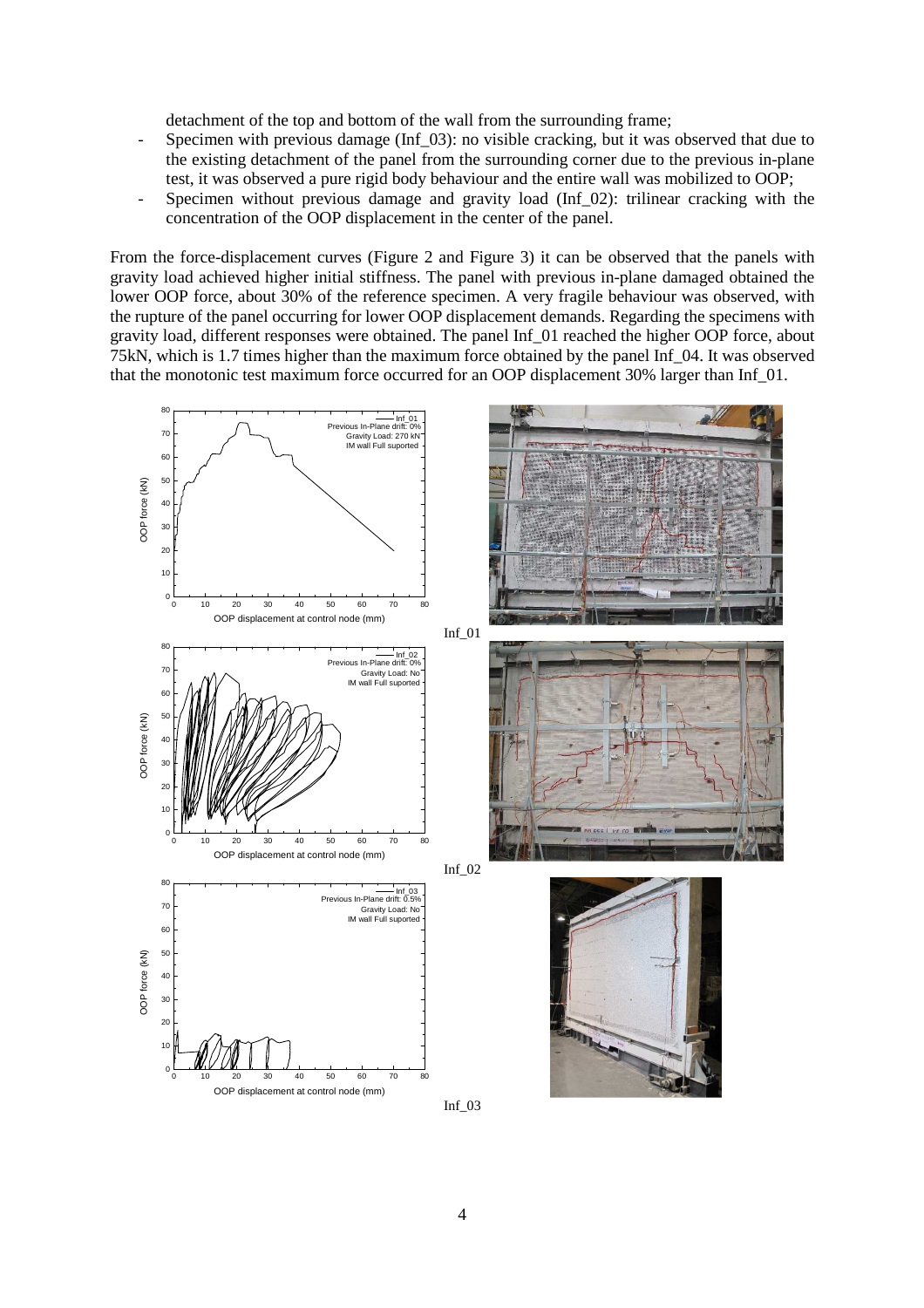

Figure 2 – Tests with uniform loading results: Force-displacement curves and Cracking pattern.



Figure 3 - Tests with uniform loading results: Global force-displacement envelope curves.

#### *2.3 Tests with four points loading*

#### *2.3.1 Specimens description and test setup*

The experimental tests herein described were carried out on 2/3 scaled infilled RC frames designed accordingly to the current seismic Italian building code. The RC frames were realized using class C28/35 concrete and steel reinforcement bars with nominal yielding stress equal to 450 N/mm<sup>2</sup>. Construction drawings of the RC frame, with geometric and reinforcement details are reported in Figure 4. Infill walls with thickness  $t=80$  mm were realized by using  $25x25x8$  cm<sup>3</sup> clay hollow bricks placed with horizontal holes and 1 cm thick horizontal and vertical courses of class M5 mortar. Infill walls had a width w equal to 2350 mm and a height equal to 1830 mm. Masonry mechanical properties are reported in Table 2.

The experimental setup was constituted by two parts. First, an OOP setup constituted by steel members and clamps aimed at preventing OOP drift of the RC frame during OOP tests and at functioning as reaction structure for the OOP hydraulic actuator. Second, an IP setup was realized. A cantilever vertical beam was used as reaction structure for the IP hydraulic actuator. IP cyclic loads were applied at one end of the RC frame beam. No axial load was applied on columns.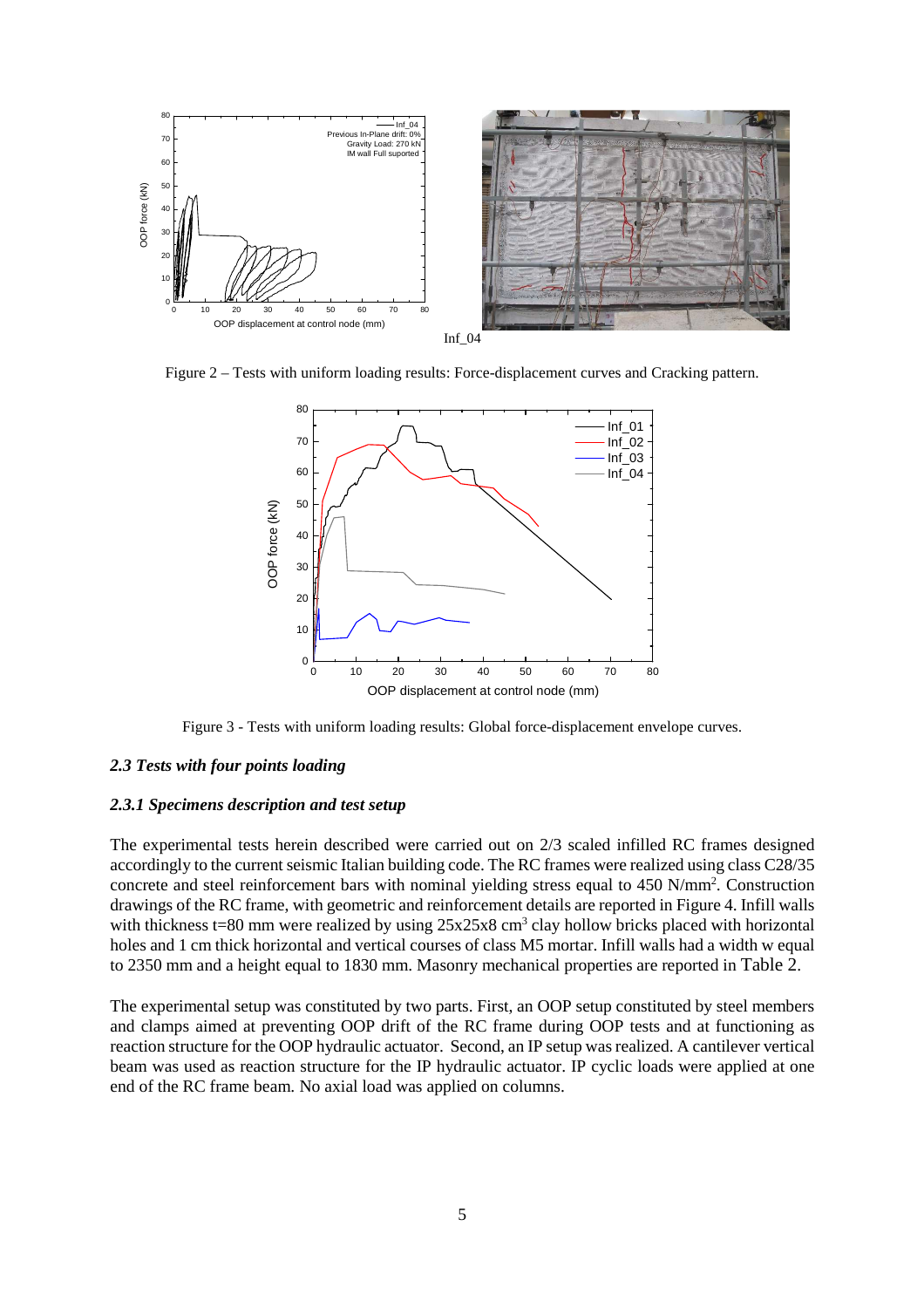

Figure 4 – Tests with four point loading: Construction drawings of the RC frame specimen.

Table 2 - Masonry mechanical properties.

|                                             |            | Specimen      |                     |  |  |
|---------------------------------------------|------------|---------------|---------------------|--|--|
| Masonry properties                          |            | OOP_4E/OOP_3E | OOP_2E/IP+OOP (all) |  |  |
| Compressive strength $\pi$ to brick holes   | $[N/mm^2]$ | 2.21          | 2.45                |  |  |
| Compressive strength $\perp$ to brick holes | $[N/mm^2]$ | 1.80          | 1.81                |  |  |
| Elastic modulus // to brick holes           | $[N/mm^2]$ | 1188          | 1255                |  |  |
| Elastic modulus $\perp$ to brick holes      | $[N/mm^2]$ | 1517          | 1080                |  |  |

## *2.3.2 Test Results*

The overall response of test specimens is shown and compared in Figure 5. OOP\_4E and OOP\_3E responses are similar and characterized by five phases: I) pseudo-elastic behaviour until first macrocracking; II) a linear response with reduced stiffness up to peak load, which occurs soon after first macro-cracking; III) a first softening branch with significant slope, similar to a load-bearing capacity drop; IV) a pseudo-plastic phase; V) a softening branch up to complete load-bearing capacity loss. OOP\_2E had a different response, constituted by 3 phases: I) pseudo-elastic behaviour until first macrocracking; II) a non-linear response up to peak load; III) a sudden drop in load-bearing capacity soon after peak load.

Test specimen IP-OOP\_L exhibited an almost bilinear OOP behaviour, with a pseudo-linear response up to peak load and a steep softening branch up to the complete OOP resistance loss. A smother OOP response was observed for specimen IP-OOP\_M, with a sort of pseudo-plastic phase over the attainment of peak load, while a nearly bilinear response was again observed for specimen IP-OOP\_H. The strength, stiffness and displacement capacity reduction due to IP+OOP interaction is clearly visible from the comparison of the response curves shown in Figure 5. The OOP strength of IP damaged specimens is equal to 1.06, 0.48 and 0.27 times the OOP strength of the reference undamaged specimen for specimens IP+OOP\_L, IP+OOP\_M and IP+OOP\_H, respectively. Cracking patterns at the end of tests for all test specimens are shown in Figure 6 and Figure 7.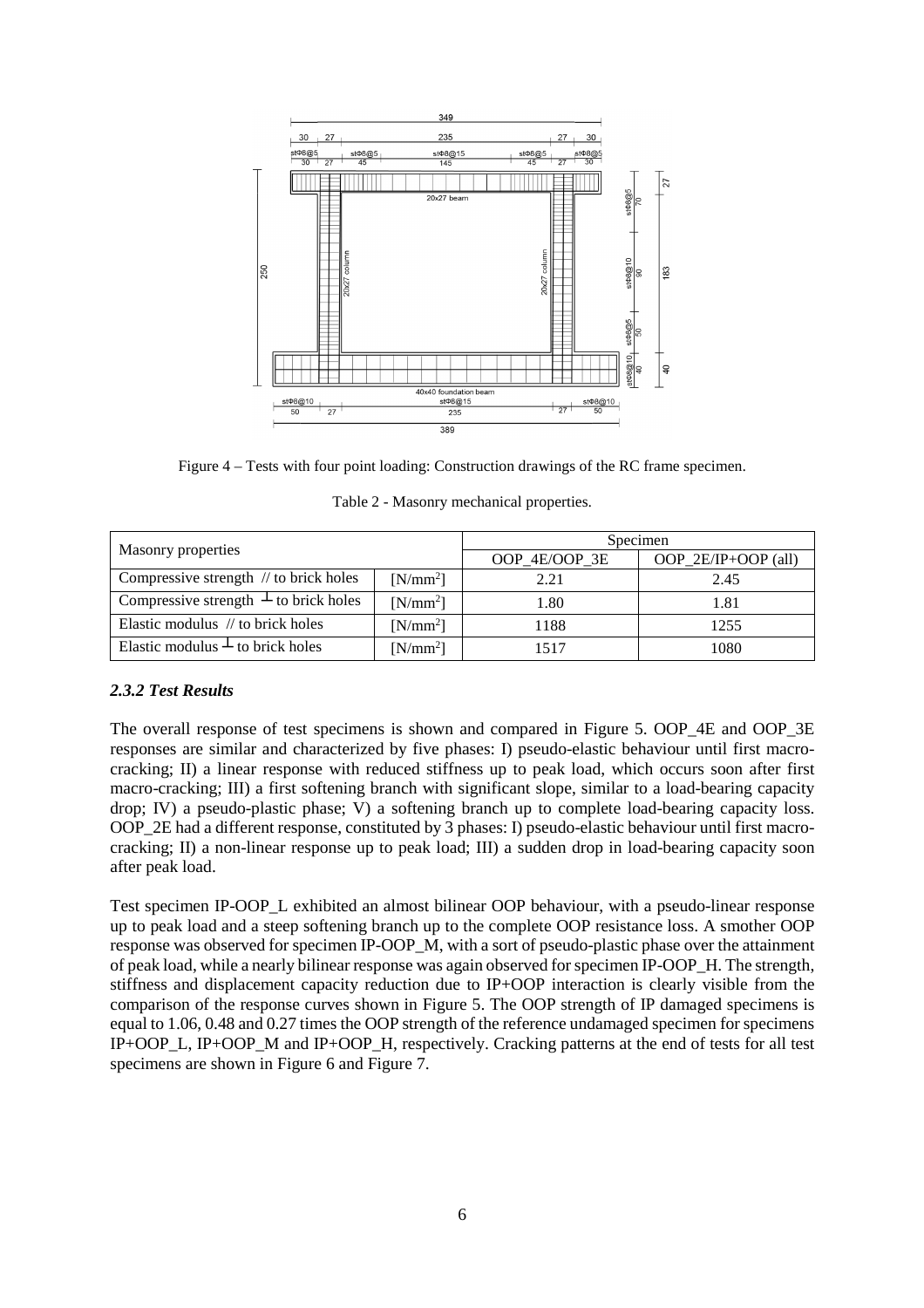





Figure 7 - Cracking pattern at the end of OOP tests for IP+OOP\_L, IP+OOP\_M and IP+OOP\_H tests. Red lines represent IP cracks, blue lines represent OOP cracks. Shaded areas represent failed brick tiles.

#### **3. GLOBAL OUT-OF-PLANE TEST RESULTS: CRITICAL DISCUSSION**

#### *3.1 Loading application approaches*

Regarding the quasi-static tests, different loading protocols were considered all over the research works. In fact, the real seismic scenario that the panel is subjected to combined loading demands, such as IP and OOP lateral loadings combined with gravity loads. Due to the complexity of the tests setups and due to the absence of a complete characterization of the IM walls pure OOP behaviour and the respective influence of the multiple variables 42% of the tests consisted only on the application of an OOP loading. The full-scale tests were performed with airbags that pretended to mobilize the entire panel and thus simulating the expected inertial forces developed during an earthquake.

For tests carried out at the University of Naples, OOP loads were applied on four points/spherical hinges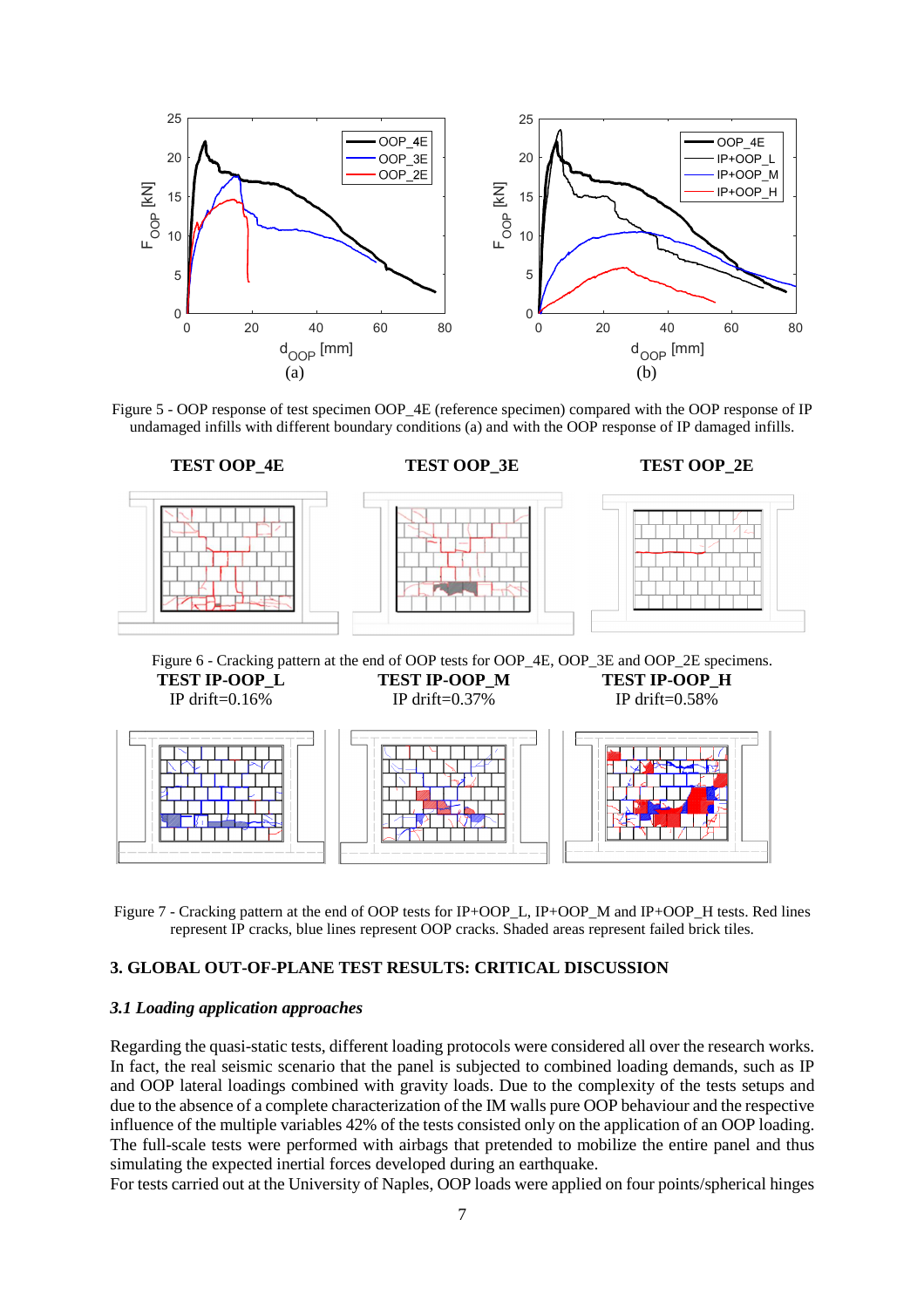through a loading scheme two times symmetric with respect to the horizontal and vertical directions in the infill's plane. This loading scheme was also adopted by Calvi and Bolognini (2001) and by Guidi et al. (2013) for OOP tests and combined IP-OOP tests. The loading points are placed on the infill's diagonals, at a distance from both diagonal's ends equal to one-third of the diagonal length.

## *3.2 Gravity load effect*

Throughout the literature, four different authors carried out OOP tests in as-built specimens considering the vertical dead load. In 1994 Angel et al. (1994) tested one specimen specifically to assess the influence of the gravity load in the panel response. The load was applied in the top of the frame columns. A normalized axial stress of 0.04 was applied in each column. The authors obtained almost similar forcedeflection curves between the specimen 6c with and without gravity load (specimen 6t). No new cracks were observed during the test. However, the vertical stress provides an increment of the specimen stiffness until the vertical stress was overcome by the OOP loading. After this, the behaviour of both specimens were not distinguished from each other.

As presented before, the full-scale specimens Inf\_01 and Inf\_04 pretended to study specifically the effect of the gravity load applied in the top of the frames columns  $(v=0.11)$  in the IM wall OOP capacity. These two specimens were tested considering the gravity load, being the first one subjected to a monotonic OOP loading and the second one to a cyclic load. Both were compared with the response of the reference specimen Inf\_02 (cyclic OOP load without gravity load). Different responses between the specimens with and without gravity load were obtained.

From the study it was observed that the both panels with gravity load (Inf\_01 and Inf\_04) achieved lower initial stiffness, higher strength degradation. However, different impact in the maximum strength was observed, since panel Inf. 01 increased about 5% and Inf. 04 decreased 35%. This can be explained by the fact that Inf  $\overline{01}$  was subjected to a monotonic OOP tests instead of the reference one that was subjected to a cyclic loading. Furtado et al. (2017) evaluated also the effect of the gravity load in the panel OOP frequency. The author found a variation of 15% with the gravity load increment applied in the top of the columns. Cracking pattern was also affected by the gravity load, namely the Specimen Inf\_02 was characterized by a trilinear cracking instead of the Specimens Inf\_01 and Inf\_04 that obtained a vertical cracking at the middle of the panel plus the detachment from the top and bottom beam.

## *3.3 Previous IP damage*

Similar findings were observed in both experimental campaigns, namely in terms of maximum strength and cracking pattern. From the full-scale test Inf 03 it was observed with slenderness equal to 15.3, obtained 60% lower maximum OOP strength and it was observed a very fragile behaviour. The panel behaved as a rigid body behaviour during the OOP test with no visible cracks. The energy dissipation capacity of the panel reduced 95% when compared with the reference one. As shown in Figure 6, it is observed that specimen IP-OOP\_L, which was previously damaged at the lowest IP drift, exhibited an OOP strength  $(F_{max})$  slightly greater than that exhibited by reference specimen OOP\_4E. This is quite unexpected but acceptable considering the experimental variability typical of URM infills and the low IP drift imposed prior to the OOP test.

A similar circumstance is registered for secant stiffness at first macro-cracking,  $K_{crack}$ , for the same specimen. Except for these unexpected but acceptable results secant stiffness at first macro-cracking and at peak load ( $K_{\text{max}}$ ), as well as force at first macro-cracking ( $F_{\text{crack}}$ ) and at peak load, decrease at increasing previously applied IP displacement, as expected. Moreover, all specimens seem to exhibit a similar softening negative stiffness and a reduced displacement capacity at increasing IP damage. Empirical relationships obtained by considering the OOP tests presented in this paper and also those carried out on RC infilled frames by Angel et al. (1994) and Calvi and Bolognini (2001), for the prediction of F<sub>max</sub>, F<sub>crack</sub>, K<sub>max</sub> and K<sub>crack</sub> degradation due to IP damage are proposed in Ricci et al. (2017).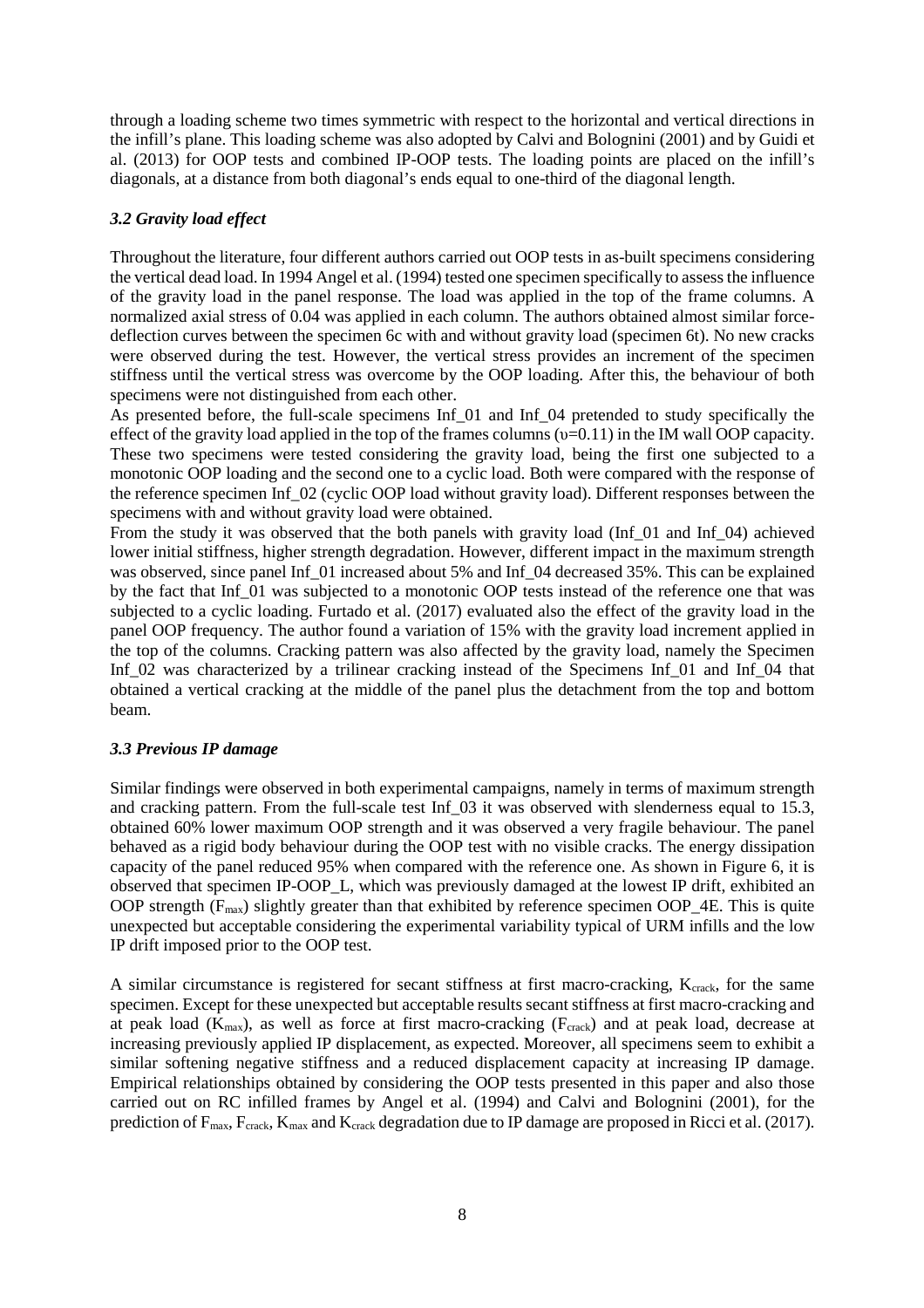## **4. ANALYTICAL MODELS FOR PREDICTION OF THE INFILL MASONRY WALLS OUT-OF-PLANE CAPACITY**

## *4.1 Literature review of existing models*

In the literature, mechanical OOP strength models based on arching action were proposed for one-way spanning infill walls by Mcdowell et al. (1956) and by Abrams et al. (1996)It is worth to be noted that Abrams et al. (1996) strength model allows accounting for the effects of the confining frame deformability and of the IP damage on the OOP strength. Also Eurocode 6 (CEN 2005) proposed a strength model for masonry walls potentially extendible to infill walls. Such strength model is simply based on the equilibrium between the external lateral pressure and the internal maximum allowable arching thrust, which is calculated by assuming a triangular distribution of compressive stresses at the ends of the considered unit-width masonry stripe. Dawe and Seah (1989) proposed a stripe procedure based on yield-line theory for the prediction of the entire OOP force-displacement curve of one-way and two-way spanning masonry infills. A mechanical formulation for the OOP strength of two-way spanning infills was also provided by Bashandy et al. (1995). Both models are based on the application of the principle of virtual works and can be adapted to the four-point loading point condition, as shown by Di Dominceco et al. (2018). Empirical formulation for two-way spanning infills were proposed by Dawe and Seah (1989) modified by Flanagan and Bennett (Flanagan and Bennett 1999) and by Ricci et al. (2017).

## *4.2 Assessment of analytical models' effectiveness*

From the comparison between the analytic models and the experimental results some differences were observed (Table 3). Large differences were observed for the prediction by all models to predict the maximum OOP capacity of the full-scale specimens. Better results were obtained by McDowell proposal, however with differences around 50% Globally, all the prediction models underestimate the OOP capacity the panels. Only McDowell and Angel *et al.* proposals overestimate the Inf\_04 OOP capacity (35% and 3% respectively). The experimental strength exhibited by specimen OOP\_2E was compared to that predicted by strength model accounting for one-way arching adapted to the specific loading condition. The experimental strength of specimens OOP\_3E and OOP\_4E is compared with the prediction of Dawe and Seah (1989) and Bashandy et al. (1995) strength models adapted for the specific loading condition.

| <b>OOP</b> strength [kN] | OOP 2E | OOP 3E                   | OOP 4E | Inf $01$ | Inf $02$ | <b>Inf</b> 04 |
|--------------------------|--------|--------------------------|--------|----------|----------|---------------|
| Experimental             | 14.6   | 17.6                     | 22.0   | 75.9     | 69.8     | 46            |
| McDowell et al. (1956)   | 12.1   | $\overline{\phantom{0}}$ |        | 37.1     | 37.1     | 71.9          |
| Abram set al. (1996)     | 5.1    | -                        |        | 22.8     | 22.8     | 47.1          |
| Eurocode 6 (CEN, 2005)   | 12.0   |                          |        | 17.1     | 17.1     | 35.4          |
| Dawe and Seah (1989)     | 12.9   | 19.5                     | 26.3   | 23.6     | 23.6     | 40.7          |
| Bashandy et al. (1995)   |        |                          | 5.6    |          |          |               |

Table 3 - Experimental OOP strength compared with literature models' predictions.

The OOP strength degradation experimentally observed on specimens IP+OOP L, IP+OOP M and IP+OOP\_H is compared to the strength reduction factor calculated by applying Angel et al. (1994) and Ricci et al. (Di Dominceco et al. 2018) formulations. For a slenderness ratio equal to 22.9, as in the present case, Angel et al. (1994) strength reduction factor  $R_1$  can be written as reported in Equation 1.

$$
R_1 = \begin{array}{cc}\n1 & \text{If IDR < IDR}_{crack} \\
0.64^{IDR/2IDRcrack}\n\end{array}
$$
\nIf IDR < IDR < IDR\_{crack}

\nEquation 1

Ricci et al. (2017b)'s formulation is reported in Equation 2.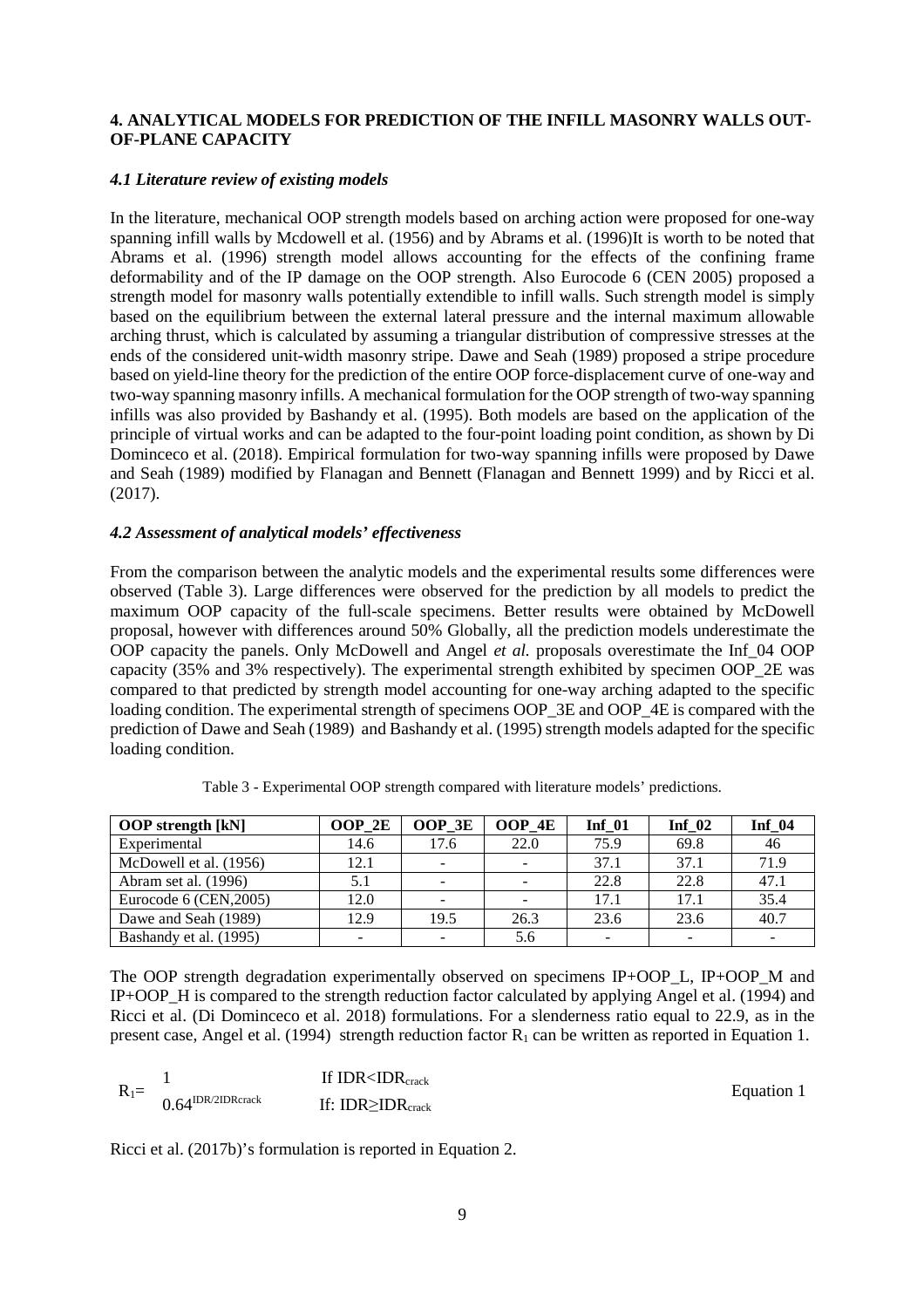# $R_1 = min(1; 0.17IDR[%])$

In Equations 2, IDR is the maximum inter-storey drift ratio attained during the IP test and IDR $_{\text{crack}}$  is the inter-storey drift ratio at first masonry cracking, which was equal to 0.072%, 0.069% and 0.068% respectively for tests IP+OOP\_L, IP+OOP\_M and IP+OOP\_H.

A comparison between the experimental and predicted  $R_1$  factor for these tests is reported in Figure 8. It can be observed that Angel et al.'s relationships highly overestimates the OOP strength degradation due to IP damage for these tests.



Figure 8 - Experimental OOP strength degradation for test specimens IP+OOP\_L, IP+OOP\_M and IP+OOP\_H (blue dots) compared with the prediction by Angel et al. (1994) (a) and by Ricci *et al.* (Di Dominceco et al. 2018) (b).

#### **5. CONCLUSIONS**

This manuscript presented an experimental work focused, in the influence of different variables such as gravity load, load application and previous damage in the panel OOP capacity. Two experimental campaigns of specimens tested with uniform or four-point loading were carried out and posterior compared. From the tests with uniform loading it was observed that the application of the gravity load during the OOP tests modified the cracking pattern however different results were obtained for the maxim strength capacity. The panel subjected to monotonic OOP loading achieved 10% higher OOP strength capacity than the reference specimen and the panel subjected to cyclic OOP loading achieved a reduction about 50% of the maximum OOP strength. It was observed that the panel subjected to a previous IP drift of 0.5% resulted in a reduction of the OOP maximum strength of 60% and a fragile failure mechanism characterized by the expulsion of the panel evidencing a rigid body behaviour. From the results of the tests with four-points loading the following conclusions can be drawn:

- The OOP strength and stiffness of URM infills depends on their boundary conditions and increase at increasing number of supported edges;
- The OOP strength of infills in which one-way arching occurs is well predicted by classical literature/code mechanical models such as Eurocode 6 (CEN 2005) and Mcdowell et al. (1956) model;
- The OOP strength of infills in which two-way arching occurs is well predicted by Dawe and Seah (1989) stripe method:
- IP+OOP interaction seems to have significant effects on the OOP strength and stiffness of infills by reducing them;
- Such reduction activates in a non-negligible way only for IP drift greater than a certain lower bound roughly equal to 0.2%;
- Angel et al. (1994) formulation is too much conservative in predicting the OOP strength degradation due to IP damage.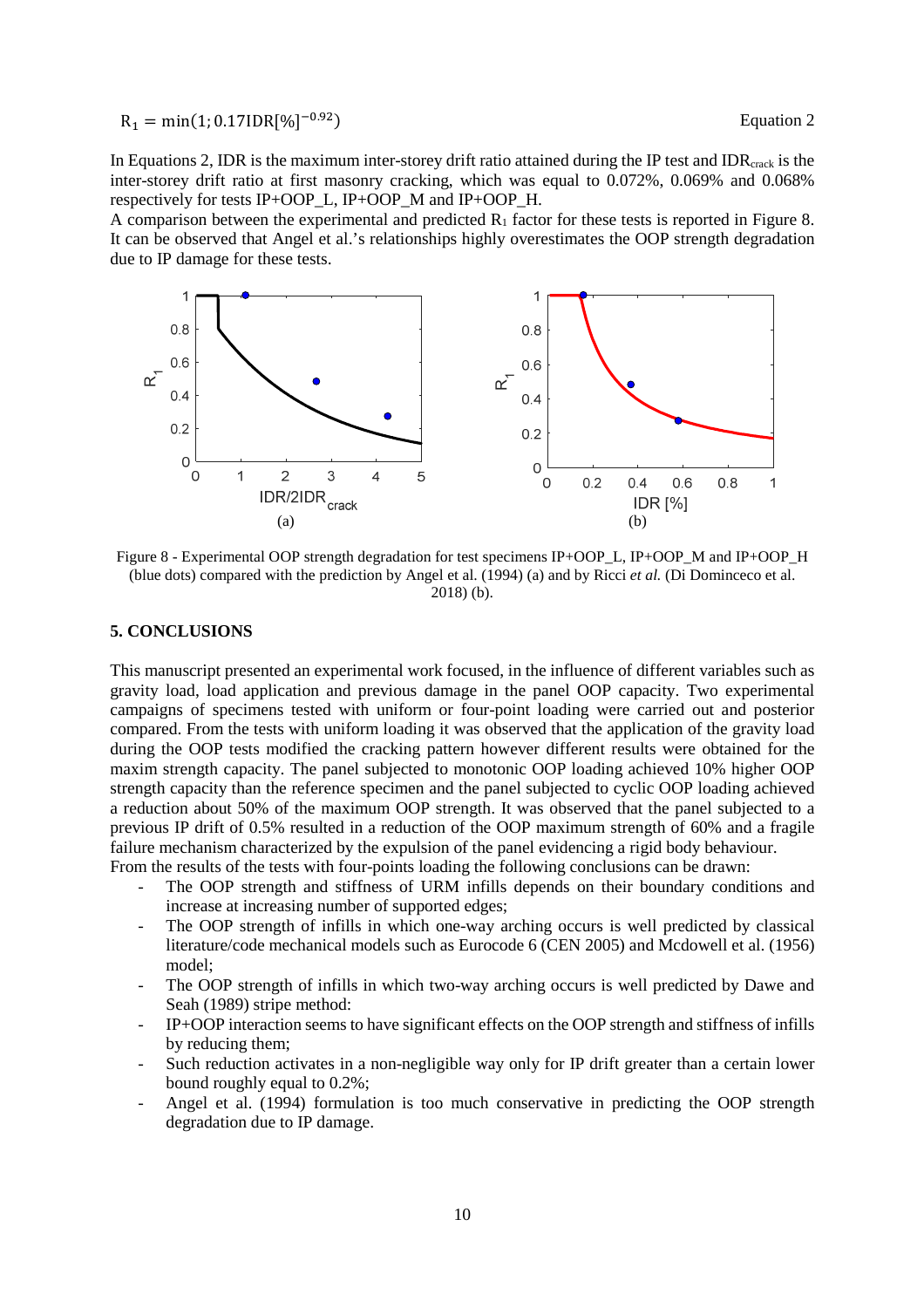#### **6. ACKNOWLEDGMENTS**

The authors would like to acknowledge the technicians of the Laboratory of Earthquake and Structural Engineering (LESE), Mr. Valdemar Luis, Mr. Guilherme Nogueira and Mr. Nuno Pinto for their support in the experimental activity reported in this paper, and Preceram for the provision of all the bricks used in the experimental tests. This work was financially supported by: Project POCI-01-0145-FEDER-007457 - CONSTRUCT - Institute of R&D In Structures and Construction funded by FEDER funds through COMPETE2020 - Programa Operacional Competitividade e Internacionalização and by national funds through FCT - Fundação para a Ciência e a Tecnologia. This work was object of specific financial support of FCT through the P0CI-01-0145-FEDER-016898 – "ASPASSI Safety Evaluation and Retrofitting of Infill masonry enclosure Walls for Seismic demands".

This work was developed under the financial support of METROPOLIS (Metodologie e tecnologie integrate e sostenibili per l'adattamento e la sicurezza di sistemi urbani - PON Ricerca e Competitività 2007-2013) and ReLUIS-DPC 2014-2018 Linea Cemento Armato – WP6 Tamponature, funded by the Italian Department of Civil Protection (DPC). These supports are gratefully acknowledged.

## **7. REFERENCES**

- Abrams, D., Angel, R., and Uzarski, J. (1996). "Out-of-plane strength of unreinforced masonry infill panels." *Earthquake Spectra*, 12(4).
- Angel, R., Abrams, D., Shapiro, D., Uzarski, J., and Webster, M. (1994). "Behavior of reinforced concrete frames, with masonry infills, Civil Engineering Studies, Reserach Series No. 589, UILU-ENG, Department of Civil Engineering, University of Ilinois, USA, pages, 94-2005."
- Bashandy, T., Rubiano, N., and Klingner, R. (1995). "Evaluation and analytical verification of infilled frame test data. Phil M. Ferguson Structural Engineering Laboratory, University of Texas at Austin."
- Calvi, G. M., and Bolognini, D. (2001). "Seismic response of reinforced concrete frames infilled with weakly reinforced masonry panels." *J. Earthqu. Eng.*, 5(2), 153-185.
- CEN (2005). "Eurocode 6: Design of masonry structures Part 1-1: General rules for reinforced and unreinforced masonry structures ".
- Dawe, J., and Seah, C. (1989). "Out-of-plane resistance of concrete masonry infilled panels." *Canadian Journal of Civil Engineering*, 16(6), 854-864.
- de la Llera, J. C., Rivera, F., Mitrani-Reiser, J., Jünemann, R., Fortuño, C., Ríos, M., Hube, M., Santa María, H., and Cienfuegos, R. (2017). "Data collection after the 2010 Maule earthquake in Chile." *Bull Earthquake Eng*, 15(2), 555-588.
- De Luca, F., Verderame, G., Gómez-Martinez, F., and Pérez-García, A. (2014). "The structural role played by masonry infills on RC buildings performances after the 2011 Lorca, Spain, earthquake." *Bull Earthquake Eng*, 12, 1999-2006.
- Di Dominceco, M., Ricci, P., and Gerderame, G. M. (2018). "Experimental assessment of the influence of boundary conditions on the out-of-plane response of unreinforced masonry infill walls (In Press)." *Journal of Earthequake Engineering*.
- Flanagan, R., and Bennett, R. (1999). "Bidirectional behaviour of structural clay tile infilled frames." *Journal of Structural Engineering*, 125(3), 236-244.
- Furtado, A., Costa, C., Arêde, A., and Rodrigues, H. (2016). "Geometric characterisation of Portuguese RC buildings with masonry infill walls." *European Journal of Environmental and Civil Engineering*, pp. 1-16.
- Furtado, A., Rodrigues, H., and Arêde, A. (2015). "Modelling of masonry infill walls participation in the seismic behaviour of RC buildings using OpenSees." *International Journal of Advanced Structural Engineering (IJASE)*, 7(2), 117-127.
- Furtado, A., Rodrigues, H., Arêde, A., and Varum, H. (2016). "Simplified macro-model for infill masonry walls considering the out-of-plane behaviour." *Earthquake Engineering & Structural Dynamics*, 45(4), 507-524.
- Furtado, A., Rodrigues, H., Arêde, A., and Varum, H. (2017). "Modal identification of infill masonry walls with different characteristics." *Engineering Structures*, 145, 118-134.
- Furtado, A., Rodrigues, H., Varum, H., and Costa, A. (2015). "Evaluation of different strengthening